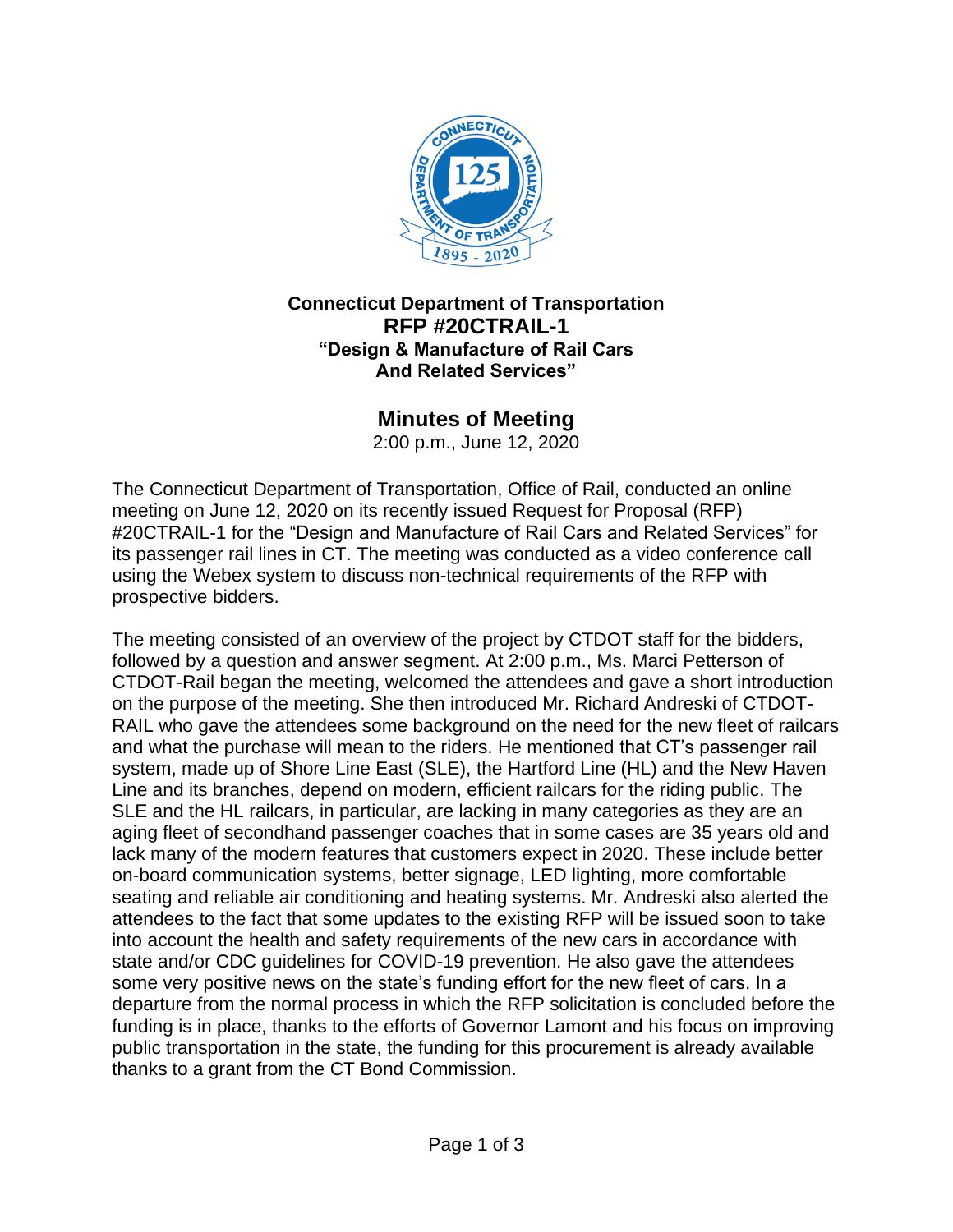At 2:15 p.m. Ms. Petterson went through a review of the RFP's early pages dealing with the proposal process including the sections titled, Overview, Number of Cars, the Proposal Process, Proposal Evaluation, RFP Schedule and the Car Delivery Schedule. She discussed the basic requirement of 41 trailer cars, 19 cab control cars, four options of other combinations of trailer and cab cars and a fifth option for the possible add-on contract for post warranty service and support for up to 20 years.

In the area of Proposal Evaluation, she made a point that the state's selection of the successful bidder will depend not just on price but on overall Best Value. She reiterated that at present the timeline of the proposal process remains as detailed in the current RFP. The key milestones in this process include:

- 1 the acceptance of questions from bidders on July 10<sup>th</sup> and August 28<sup>th</sup>
- 2 answers provided on August 7<sup>th</sup> and September 18<sup>th</sup>, respectively
- 3 proposals due by  $3:00$  p.m. EDT on October  $16<sup>th</sup>$
- 4 Proposals will be judged using a point system
- 5 Notice to Proceed on or about January 15, 2021

At 2:20 p.m., Ms. Petterson opened the meeting for questions from the prospective bidders. There were four questions:

#### **1**

"Will questions only be accepted on the listed dates of July 10<sup>th</sup> & August 28<sup>th</sup>? *Answer: YES*

## **2**

"Are only two forms required to be submitted with the proposal, namely the ethics form and the OPM Form 7? *Answer: YES*

## **3**

"Will you bring in firms for meetings after the proposals are all reviewed for further clarifications, etc.? *Answer: NOT AT PRESENT*

## **4**

"Are there acceptance criteria for the 4 car options and the post warranty service option?" *Answer: PENDING*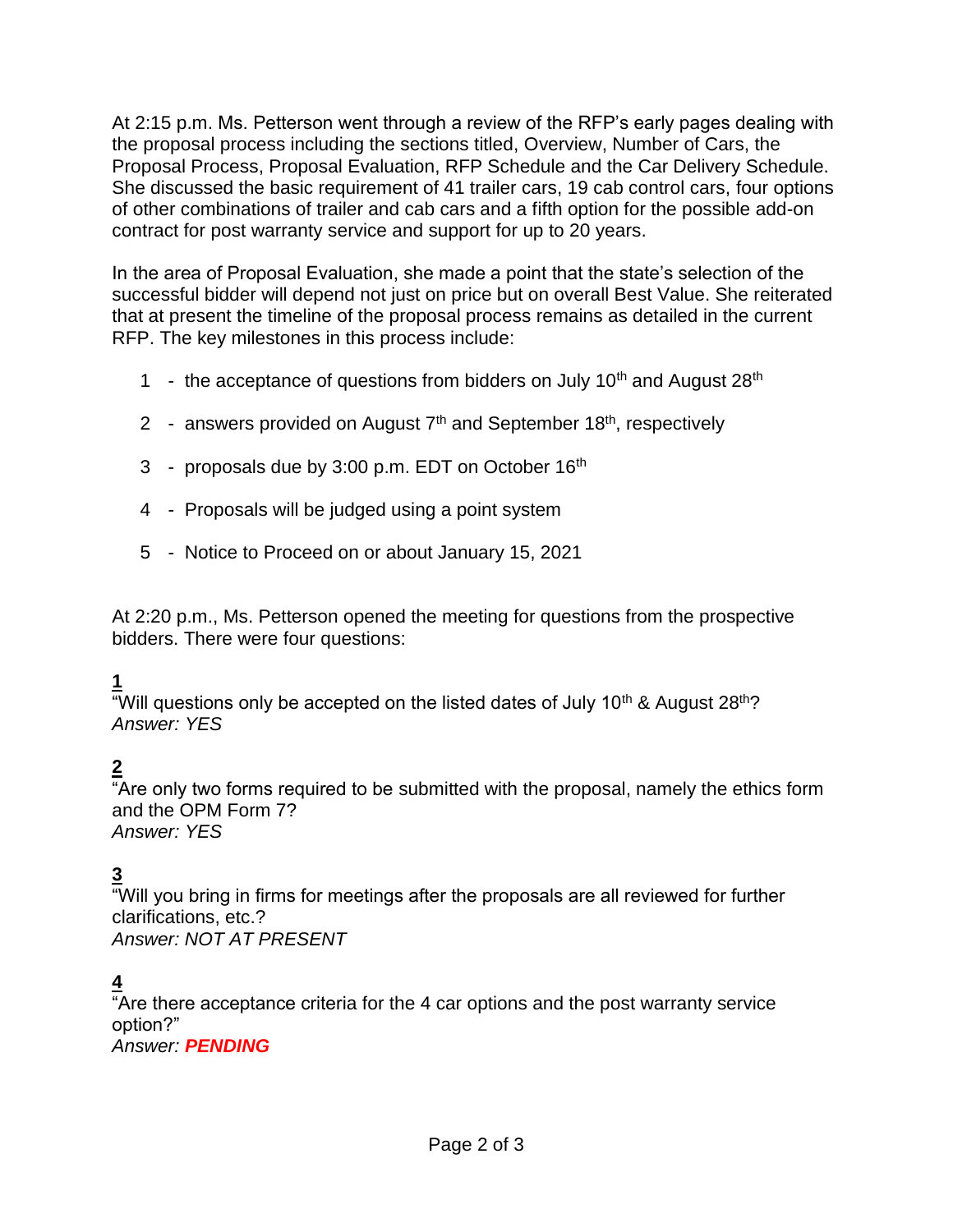With no further questions being asked, at 2:27 p.m. Ms. Petterson thanked all participants for attending the meeting and brought it to a close.

*Prepared by R. W. Walker Garg Engineering June 15, 2020*